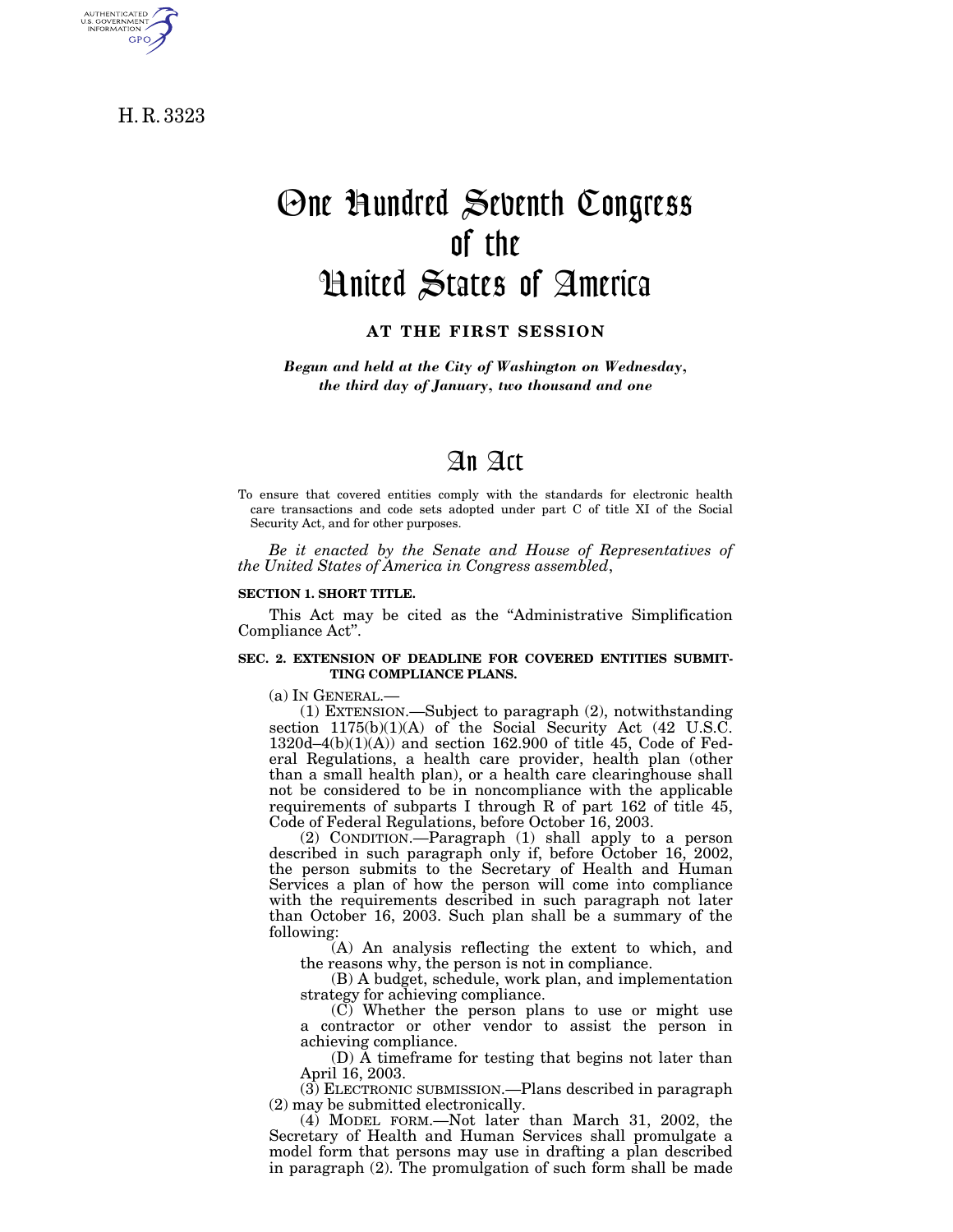without regard to chapter 35 of title 44, United States Code (commonly known as the "Paperwork Reduction Act").

(5) ANALYSIS OF PLANS; REPORTS ON SOLUTIONS.—

(A) ANALYSIS OF PLANS.—

(i) FURNISHING OF PLANS.—Subject to subparagraph (D), the Secretary of Health and Human Services shall furnish the National Committee on Vital and Health Statistics with a sample of the plans submitted under paragraph (2) for analysis by such Committee.

(ii) ANALYSIS.—The National Committee on Vital and Health Statistics shall analyze the sample of the plans furnished under clause (i).

(B) REPORTS ON SOLUTIONS.—The National Committee on Vital and Health Statistics shall regularly publish, and widely disseminate to the public, reports containing effective solutions to compliance problems identified in the plans analyzed under subparagraph (A). Such reports shall not relate specifically to any one plan but shall be written for the purpose of assisting the maximum number of persons to come into compliance by addressing the most common or challenging problems encountered by persons submitting such plans.

(C) CONSULTATION.—In carrying out this paragraph, the National Committee on Vital and Health Statistics shall consult with each organization—

(i) described in section  $1172(c)(3)(B)$  of the Social Security Act (42 U.S.C. 1320d–1(c)(3)(B)); or

(ii) designated by the Secretary of Health and Human Services under section 162.910(a) of title 45, Code of Federal Regulations.

(D) PROTECTION OF CONFIDENTIAL INFORMATION.—

(i) IN GENERAL.—The Secretary of Health and Human Services shall ensure that any material provided under subparagraph (A) to the National Committee on Vital and Health Statistics or any organization described in subparagraph (C) is redacted so as to prevent the disclosure of any—

(I) trade secrets;

(II) commercial or financial information that is privileged or confidential; and

(III) other information the disclosure of which would constitute a clearly unwarranted invasion of personal privacy.

(ii) CONSTRUCTION.—Nothing in clause (i) shall be construed to affect the application of section 552 of title 5, United States Code (commonly known as the "Freedom of Information Act"), including the exceptions from disclosure provided under subsection (b) of such section.

(6) ENFORCEMENT THROUGH EXCLUSION FROM PARTICIPA- TION IN MEDICARE.— (A) IN GENERAL.—In the case of a person described

in paragraph (1) who fails to submit a plan in accordance with paragraph (2), and who is not in compliance with the applicable requirements of subparts I through R of part 162 of title 45, Code of Federal Regulations, on or after October 16, 2002, the person may be excluded at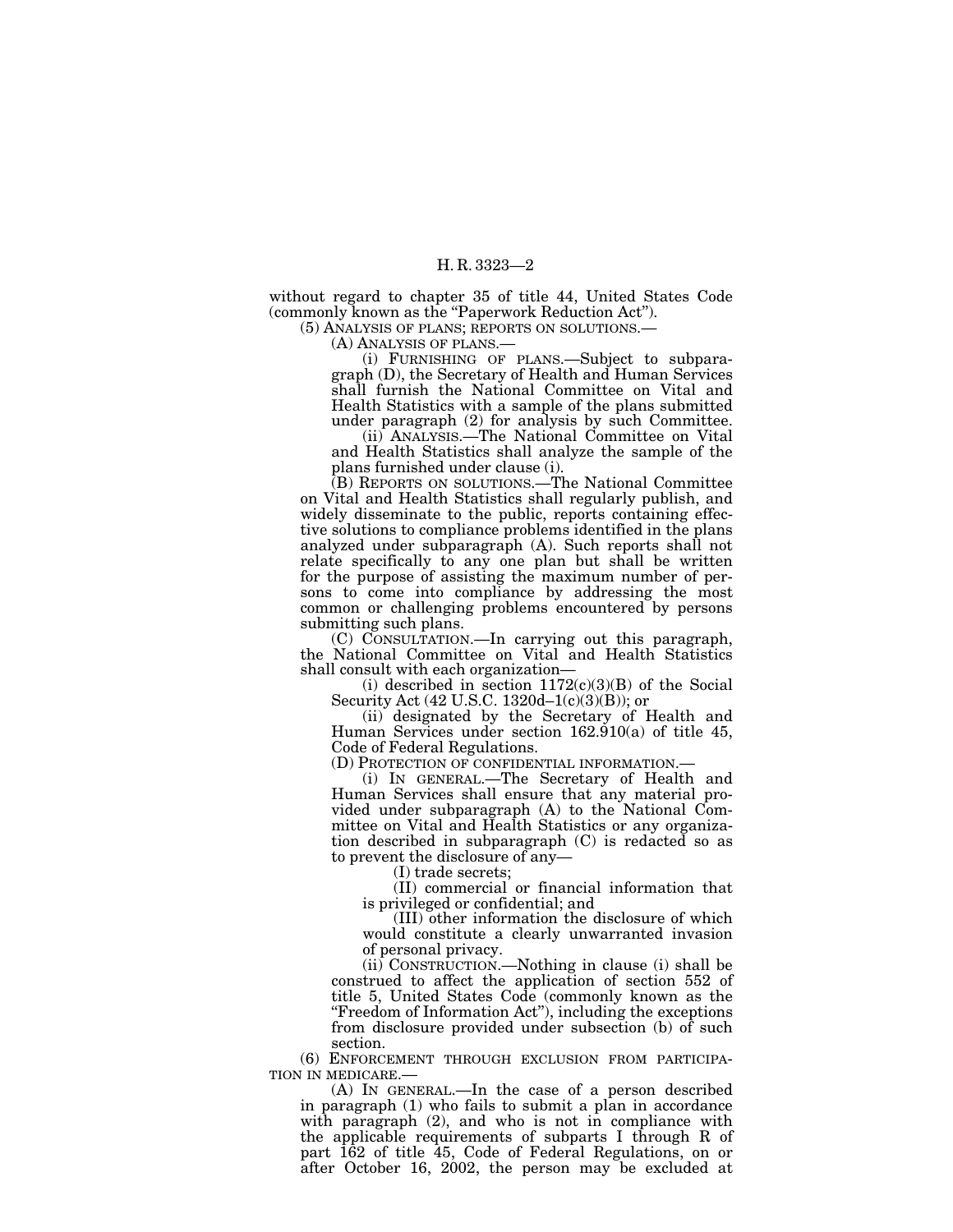the discretion of the Secretary of Health and Human Services from participation (including under part C or as a contractor under sections 1816, 1842, and 1893) in title XVIII of the Social Security Act (42 U.S.C. 1395 et seq.).

(B) PROCEDURE.—The provisions of section 1128A of the Social Security Act (42 U.S.C. 1320a–7a) (other than the first and second sentences of subsection (a) and subsection (b)) shall apply to an exclusion under this paragraph in the same manner as such provisions apply with respect to an exclusion or proceeding under section 1128A(a) of such Act.

(C) CONSTRUCTION.—The availability of an exclusion under this paragraph shall not be construed to affect the imposition of penalties under section 1176 of the Social Security Act (42 U.S.C. 1320d–5).

(D) NONAPPLICABILITY TO COMPLYING PERSONS.—The exclusion under subparagraph (A) shall not apply to a person who—

(i) submits a plan in accordance with paragraph (2); or

(ii) who is in compliance with the applicable requirements of subparts I through R of part 162 of title 45, Code of Federal Regulations, on or before October 16, 2002.

(b) SPECIAL RULES.—

(1) RULES OF CONSTRUCTION.—Nothing in this section shall be construed—

(A) as modifying the October 16, 2003, deadline for a small health plan to comply with the requirements of subparts I through R of part 162 of title 45, Code of Federal Regulations; or

 $(B)$  as modifying-

(i) the April 14, 2003, deadline for a health care provider, a health plan (other than a small health plan), or a health care clearinghouse to comply with the requirements of subpart E of part 164 of title 45, Code of Federal Regulations; or

(ii) the April 14, 2004, deadline for a small health plan to comply with the requirements of such subpart. (2) APPLICABILITY OF PRIVACY STANDARDS BEFORE COMPLI-ANCE DEADLINE FOR INFORMATION TRANSACTION STANDARDS.—

(A) IN GENERAL.—Notwithstanding any other provision of law, during the period that begins on April 14, 2003, and ends on October 16, 2003, a health care provider or, subject to subparagraph (B), a health care clearinghouse, that transmits any health information in electronic form in connection with a transaction described in subparagraph (C) shall comply with the requirements of subpart E of part 164 of title 45, Code of Federal Regulations, without regard to whether the transmission meets the standards required by part 162 of such title.

(B) APPLICATION TO HEALTH CARE CLEARINGHOUSES.— For purposes of this paragraph, during the period described in subparagraph (A), an entity that processes or facilitates the processing of information in connection with a transaction described in subparagraph (C) and that otherwise would be treated as a health care clearinghouse shall be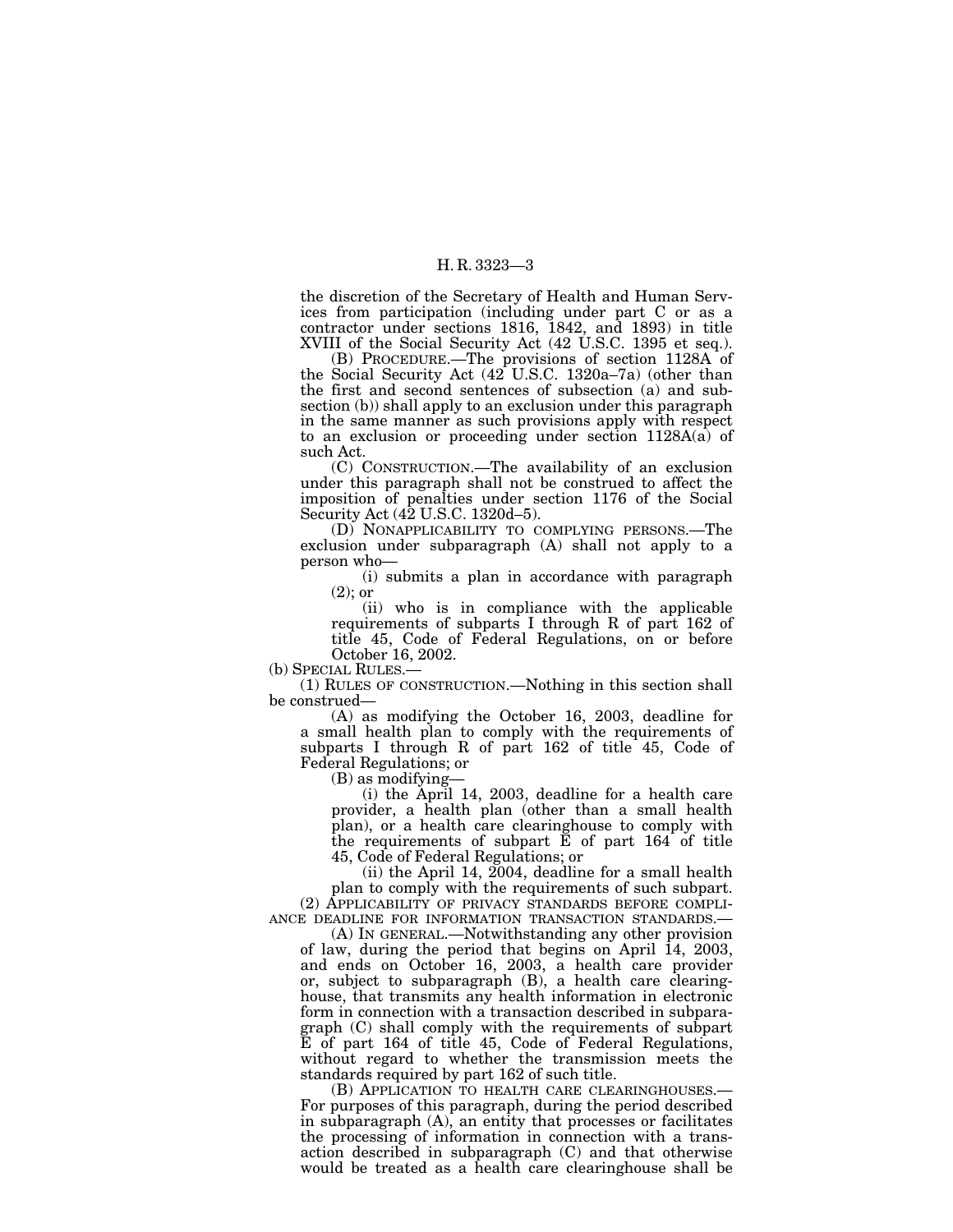treated as a health care clearinghouse without regard to whether the processing or facilitation produces (or is required to produce) standard data elements or a standard transaction as required by part 162 of title 45, Code of Federal Regulations.

(C) TRANSACTIONS DESCRIBED.—The transactions described in this subparagraph are the following:

(i) A health care claims or equivalent encounter information transaction.

(ii) A health care payment and remittance advice transaction.

(iii) A coordination of benefits transaction.

(iv) A health care claim status transaction.

(v) An enrollment and disenrollment in a health plan transaction.

(vi) An eligibility for a health plan transaction.

(vii) A health plan premium payments transaction.

(viii) A referral certification and authorization transaction.

(c) DEFINITIONS.—In this section—

(1) the terms ''health care provider'', ''health plan'', and ''health care clearinghouse'' have the meaning given those terms in section 1171 of the Social Security Act (42 U.S.C. 1320d) and section 160.103 of title 45, Code of Federal Regulations;

(2) the terms ''small health plan'' and ''transaction'' have the meaning given those terms in section 160.103 of title 45, Code of Federal Regulations; and

(3) the terms ''health care claims or equivalent encounter information transaction'', ''health care payment and remittance advice transaction'', ''coordination of benefits transaction'', ''health care claim status transaction'', ''enrollment and disenrollment in a health plan transaction'', ''eligibility for a health plan transaction'', ''health plan premium payments transaction'', and ''referral certification and authorization transaction'' have the meanings given those terms in sections 162.1101, 162.1601, 162.1801, 162.1401, 162.1501, 162.1201, 162.1701, and 162.1301 of title 45, Code of Federal Regulations, respectively.

#### **SEC. 3. REQUIRING ELECTRONIC SUBMISSION OF MEDICARE CLAIMS.**

(a) IN GENERAL.—Section 1862 of the Social Security Act (42 U.S.C. 1395y) is amended—

 $(1)$  in subsection  $(a)$ 

(A) by striking "or" at the end of paragraph  $(20)$ ;

(B) by striking the period at the end of paragraph  $(21)$  and inserting "; or"; and

(C) by inserting after paragraph (21) the following new paragraph:

" $(22)$  subject to subsection (h), for which a claim is submitted other than in an electronic form specified by the Secretary.''; and

 $(2)$  by inserting after subsection  $(g)$  the following new subsection:

''(h)(1) The Secretary—

"(A) shall waive the application of subsection  $(a)(22)$  in cases in which—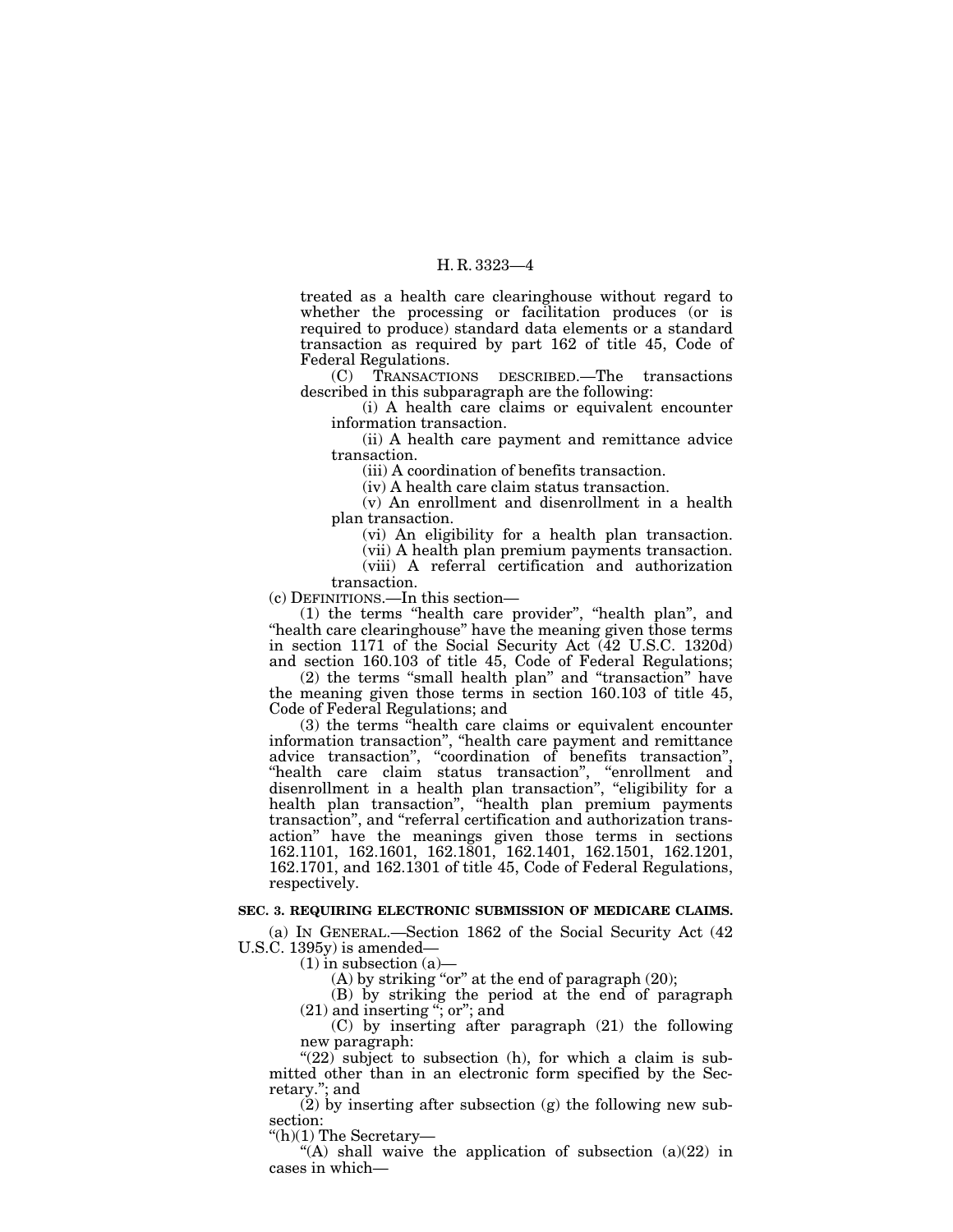''(i) there is no method available for the submission of claims in an electronic form; or

''(ii) the entity submitting the claim is a small provider of services or supplier; and

''(B) may waive the application of such subsection in such unusual cases as the Secretary finds appropriate.

" $(2)$  For purposes of this subsection, the term 'small provider of services or supplier' means—

"(A) a provider of services with fewer than 25 full-time equivalent employees; or

''(B) a physician, practitioner, facility, or supplier (other than provider of services) with fewer than 10 full-time equivalent employees.''.

(b) EFFECTIVE DATE.—The amendments made by subsection (a) shall apply to claims submitted on or after October 16, 2003.

#### **SEC. 4. CLARIFICATION WITH RESPECT TO APPLICABILITY OF ADMINISTRATIVE SIMPLIFICATION REQUIREMENTS TO MEDICARE+CHOICE ORGANIZATIONS.**

Section 1171(5)(D) of the Social Security Act (42 U.S.C.  $1320d(5)(D)$ ) is amended by striking "Part A or part B" and inserting ''Parts A, B, or C''.

#### **SEC. 5. AUTHORIZATION OF APPROPRIATIONS FOR IMPLEMENTATION OF REGULATIONS.**

(a) IN GENERAL.—Subject to subsection (b), and in addition to any other amounts that may be authorized to be appropriated, there are authorized to be appropriated a total of  $$44,200,000$ , for—

(1) technical assistance, education and outreach, and enforcement activities related to subparts I through R of part 162 of title 45, Code of Federal Regulations; and

(2) adopting the standards required to be adopted under section 1173 of the Social Security Act (42 U.S.C. 1320d–2). (b) REDUCTIONS.—

(1) MODEL FORM 14 DAYS LATE.—If the Secretary fails to promulgate the model form described in section  $1(a)(4)$  by the date that is 14 days after the deadline described in such section, the amount referred to in subsection (a) shall be reduced by 25 percent.

(2) MODEL FORM 30 DAYS LATE.—If the Secretary fails to promulgate the model form described in section  $1(a)(4)$  by the date that is 30 days after the deadline described in such section, the amount referred to in subsection (a) shall be reduced by 50 percent.

(3) MODEL FORM 45 DAYS LATE.—If the Secretary fails to promulgate the model form described in section  $1(a)(4)$  by the date that is 45 days after the deadline described in such section, the amount referred to in subsection (a) shall be reduced by 75 percent.

(4) MODEL FORM 60 DAYS LATE.—If the Secretary fails to promulgate the model form described in section  $1(a)(4)$  by the date that is 60 days after the deadline described in such section,